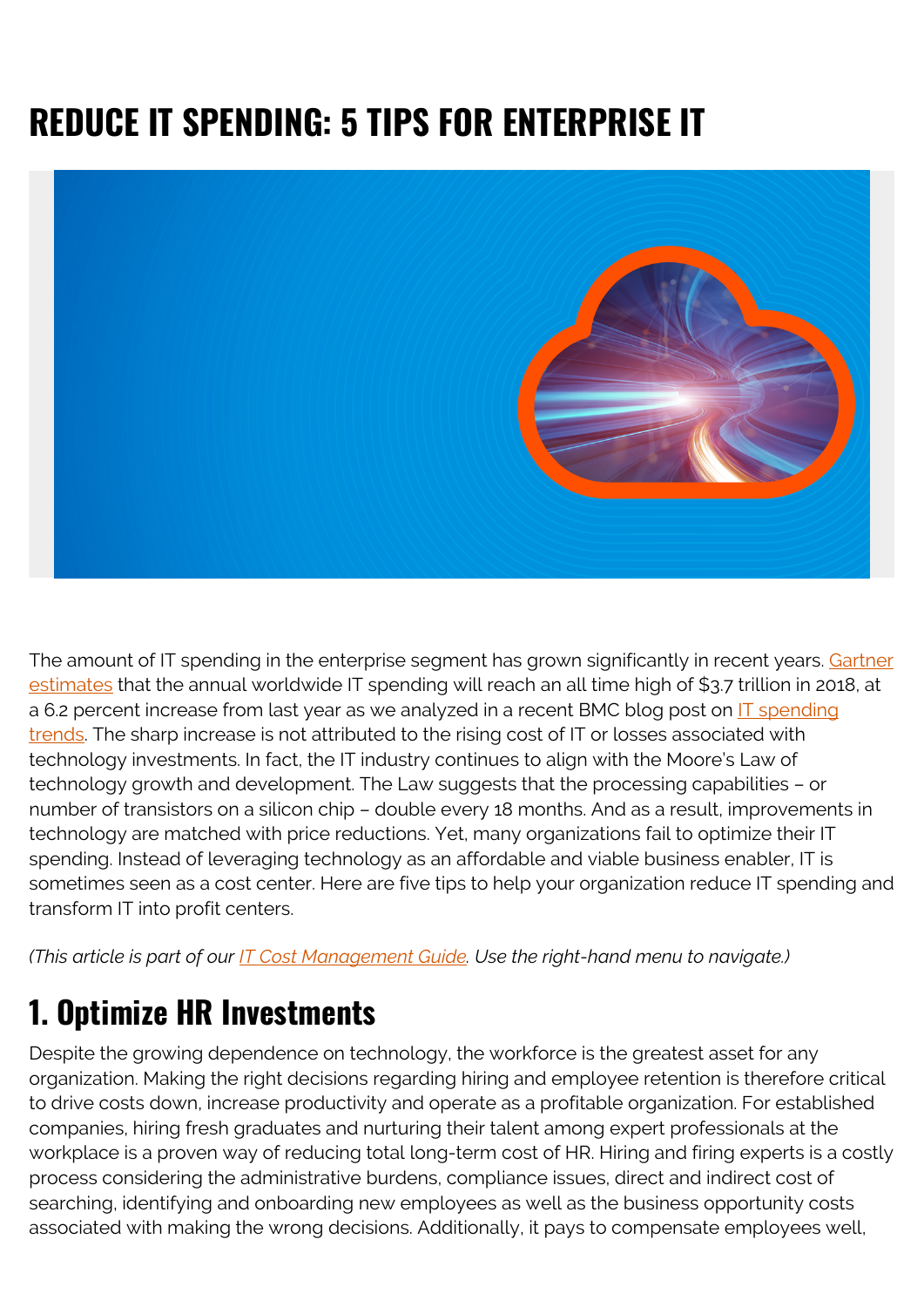since the cost of employee turnover can cost \$150,000 per employee according to a recent [research report](https://www.hrdive.com/news/study-turnover-costs-employers-15000-per-worker/449142/). Understanding the true needs of the organization and suitability of potential candidates is therefore critical to eliminate these costs.

Organizations can also resort to outsourcing non-critical IT operations to low-cost skilled labor abroad. Engaging IT consultants on-demand is a common practice to fulfil unpredictable IT skills gap. However, it can also emerge as one of the most intractable management challenges. Successful entrepreneurs like Elon Musk [address this problem](https://www.inc.com/geoffrey-james/elon-musk-cut-gordian-knot-of-corporate-spending.html) by asking managers to justify consultant engagements or terminate consultant contracts that draw projects for unnecessarily prolonged periods of time.

# **2. Strategize Cloud Investments**

For small and midsize business organizations, [trading high IT infrastructure CapEx with affordable](https://blogs.bmc.com/blogs/capex-vs-opex/) [ongoing OpEx](https://blogs.bmc.com/blogs/capex-vs-opex/) is a viable approach to conserve IT budget. Instead of having to spend on IT infrastructure deployments merely to keep data centers alive, SMB firms can invest in subscriptionbased cloud infrastructure solutions and save the costs of installing, running, managing, securing and upgrading the technology on an ongoing basis. For large enterprises, investing in dedicated data centers may offer a lower total cost of ownership (TCO) especially since they have the necessary IT expertise available in-house and cloud may not be the most viable option as [Dropbox](https://www.geekwire.com/2018/dropbox-saved-almost-75-million-two-years-building-tech-infrastructure/) [recently figured out.](https://www.geekwire.com/2018/dropbox-saved-almost-75-million-two-years-building-tech-infrastructure/) A strategic approach to cloud investment is therefore critical in deciding between on-site IT data centers and cloud-based infrastructure solutions. The right answer varies based on the tech, business and legal requirements of the organization as well as the future outlook in terms of IT needs, costs, performance and [security](https://blogs.bmc.com/blogs/security-vulnerability-vs-threat-vs-risk-whats-difference/) demands as well as business growth.

In terms of software solutions, cloud computing lets organizations of all sizes and industry verticals achieve faster time to value, automate cost and time-intensive manual processes and improve operational efficiencies. Using commercial off the shelf Software as a Service (SaaS) helps reduce infrastructure and HR costs as organizations don't have to develop and maintain the technology solutions in-house.

## **3. Go Open Source**

Relying on proprietary cloud solutions may trap organizations into vendor lock-in, preventing them from investing in cost-effective alternatives in the future. Going open source reduces these limitations since the technology functionality is provided by multiple contributors instead of individual vendors. Open source providers typically don't seek direct financial rewards and are therefore not inclined to force end-users into a lock-in situation. The technology is developed and maintained by multiple software developers, which enables faster detection and resolution of security flaws and performance issues. Organizations using open source are also free to modify the technology to address unique IT needs. As a result, organizations have the flexibility to leverage the technology to their advantage and avoid the legal ramifications that prevent them from optimizing IT investments.

### **4. Transform IT through DevOps**

[DevOps](https://blogs.bmc.com/blogs/devops-basics-introduction/) is all about speed and continuous improvements. DevOps adds value through continuous testing, continuous integration, continuous delivery, deployment and release. Continuous IT